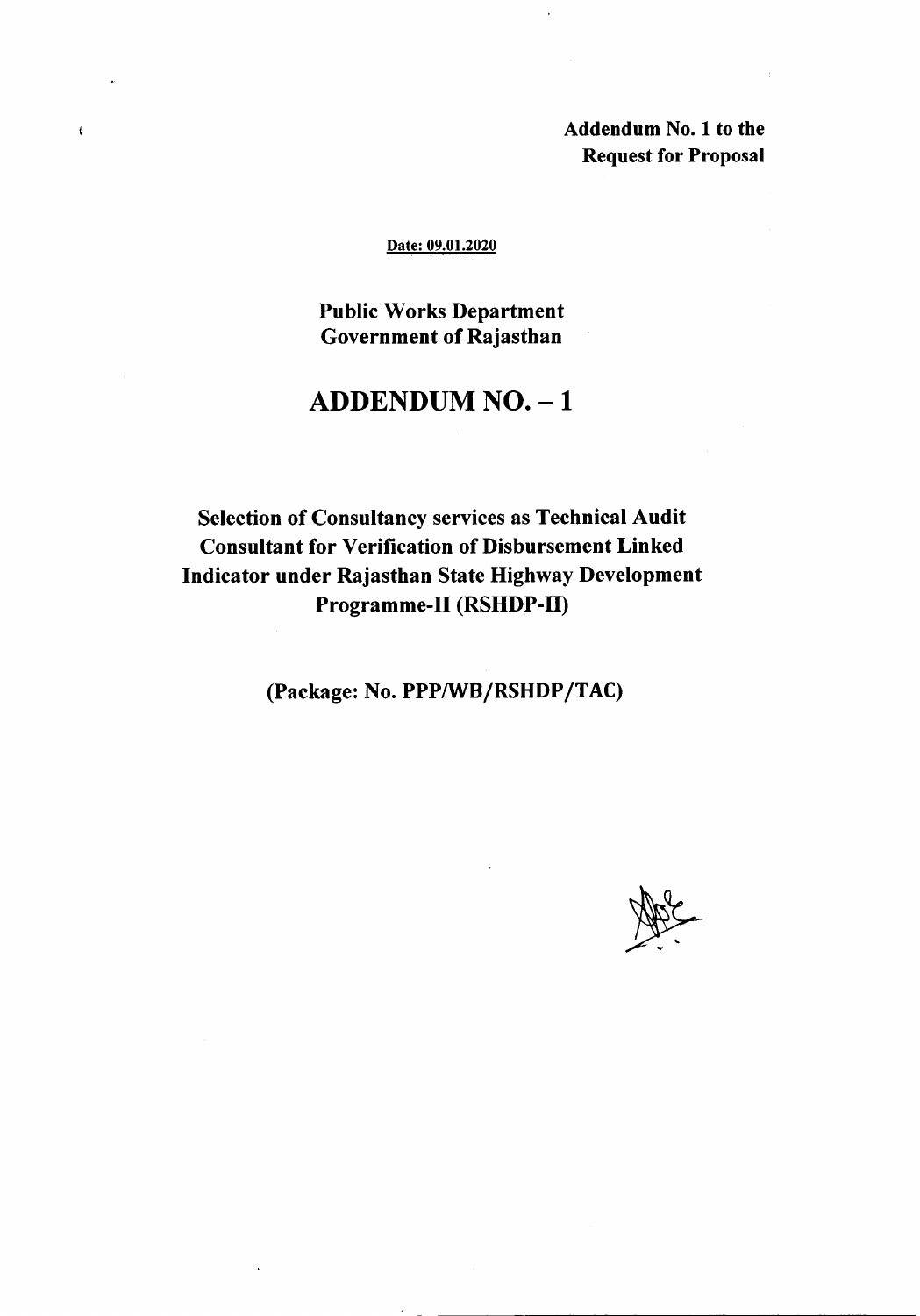Selection of Consultancy services as Technical Audit Consultant for Verification of Disbursement Linked Indicator under Rajasthan State Highway Development Programme-II (RSHDP-II)

| S.No. | Clause / Para                                                             | <b>Existing Clause</b>                                                                                                                                                                                                                                                                                                                                                                                                                                                                                                                                                                                                                                                                                                                                                                                                                                                                                      | <b>Modification</b>                                                                                                                                                                                                                                                                                                                                                                                                                                                                                                                                                                                                                                                                                                                                                                                                                                                         |
|-------|---------------------------------------------------------------------------|-------------------------------------------------------------------------------------------------------------------------------------------------------------------------------------------------------------------------------------------------------------------------------------------------------------------------------------------------------------------------------------------------------------------------------------------------------------------------------------------------------------------------------------------------------------------------------------------------------------------------------------------------------------------------------------------------------------------------------------------------------------------------------------------------------------------------------------------------------------------------------------------------------------|-----------------------------------------------------------------------------------------------------------------------------------------------------------------------------------------------------------------------------------------------------------------------------------------------------------------------------------------------------------------------------------------------------------------------------------------------------------------------------------------------------------------------------------------------------------------------------------------------------------------------------------------------------------------------------------------------------------------------------------------------------------------------------------------------------------------------------------------------------------------------------|
| 1.    | $\overline{7}$<br>Section<br>of<br>$:$ Terms<br>Reference<br>Clause-3.1.2 | <b>Gross Results Measurement</b><br>Assessing completeness of data for Highway Improvement<br>(DLIs#1 and 2)<br>For verification of DLIs#1                                                                                                                                                                                                                                                                                                                                                                                                                                                                                                                                                                                                                                                                                                                                                                  | <b>Gross Results Measurement</b><br>Assessing completeness of data for Highway Improvement<br>(DLIs#1 and 2)<br>For verification of DLIs#1                                                                                                                                                                                                                                                                                                                                                                                                                                                                                                                                                                                                                                                                                                                                  |
|       |                                                                           | A comprehensive review will be carried out by the TAC on a<br>randomly selected 10% road sections. The review covers<br>engineering designs prepared by the contractor and approved by<br>the AE. The review also includes quality assurance, contract<br>management including settlement of contractor's claims,<br>compliance with and implementation of ESIMP, implementation<br>of traffic safety measures, compliance with labor laws especially<br>on child labor and management of migrant labor. Besides the<br>random selection of road stretches, the TAC will also include<br>review of sensitive stretches on environment, social and traffic<br>safety. The TAC is expected to start work in June and December<br>of every year and to certify that the DLIs have been fully or<br>partially achieved or exceeded and on call basis also if ever<br>needed in case of exceptional achievement. | A comprehensive review will be carried out by the TAC on a<br>randomly selected 10% road sections. The review covers<br>engineering designs prepared by the contractor and approved by<br>the AE. The review also includes quality assurance, contract<br>management including settlement of contractor's claims,<br>compliance with and implementation of ESIMP, implementation<br>of traffic safety measures, compliance with labor laws especially<br>on child labor and management of migrant labor. Besides the<br>random selection of road stretches, the TAC will also include<br>review of sensitive stretches on environment, social and traffic<br>safety. The TAC is expected to start work in February, 2020 and<br>thereafter every four months as per Clause 4.3 of TOR and to<br>certify that the DLIs have been fully or partially achieved or<br>exceeded. |
|       |                                                                           | For verification of DLIs#2                                                                                                                                                                                                                                                                                                                                                                                                                                                                                                                                                                                                                                                                                                                                                                                                                                                                                  | <b>For verification of DLIs#2</b>                                                                                                                                                                                                                                                                                                                                                                                                                                                                                                                                                                                                                                                                                                                                                                                                                                           |
|       |                                                                           | A comprehensive review will be carried out by the TAC on a<br>randomly selected 10% road sections. The review covers<br>engineering designs prepared by the contractor and approved by<br>the IE. The review also includes quality assurance, contract<br>management including settlement of contractor's claims,<br>compliance with and implementation of ESIMP, implementation<br>of traffic safety measures, compliance with labor laws especially<br>on child labor and management of migrant labor. Besides the<br>random selection of road stretches, the TAC will also include                                                                                                                                                                                                                                                                                                                       | A comprehensive review will be carried out by the TAC on a<br>randomly selected 10% road sections. The review covers<br>engineering designs prepared by the contractor and approved by<br>the IE. The review also includes quality assurance, contract<br>management including settlement of contractor's claims,<br>compliance with and implementation of ESIMP, implementation<br>of traffic safety measures, compliance with labor laws especially<br>on child labor and management of migrant labor. Besides the<br>random selection of road stretches, the TAC will also include                                                                                                                                                                                                                                                                                       |
|       |                                                                           | review of sensitive stretches on environment, social and traffic<br>safety. The TAC is expected to start work in June and December<br>of every year and to certify that the DLIs have been fully or                                                                                                                                                                                                                                                                                                                                                                                                                                                                                                                                                                                                                                                                                                         | review of sensitive stretches on environment, social and traffic<br>safety. The TAC is expected to start work in February, 2020 and<br>thereafter every four months as per Clause 4.3 of TOR and to                                                                                                                                                                                                                                                                                                                                                                                                                                                                                                                                                                                                                                                                         |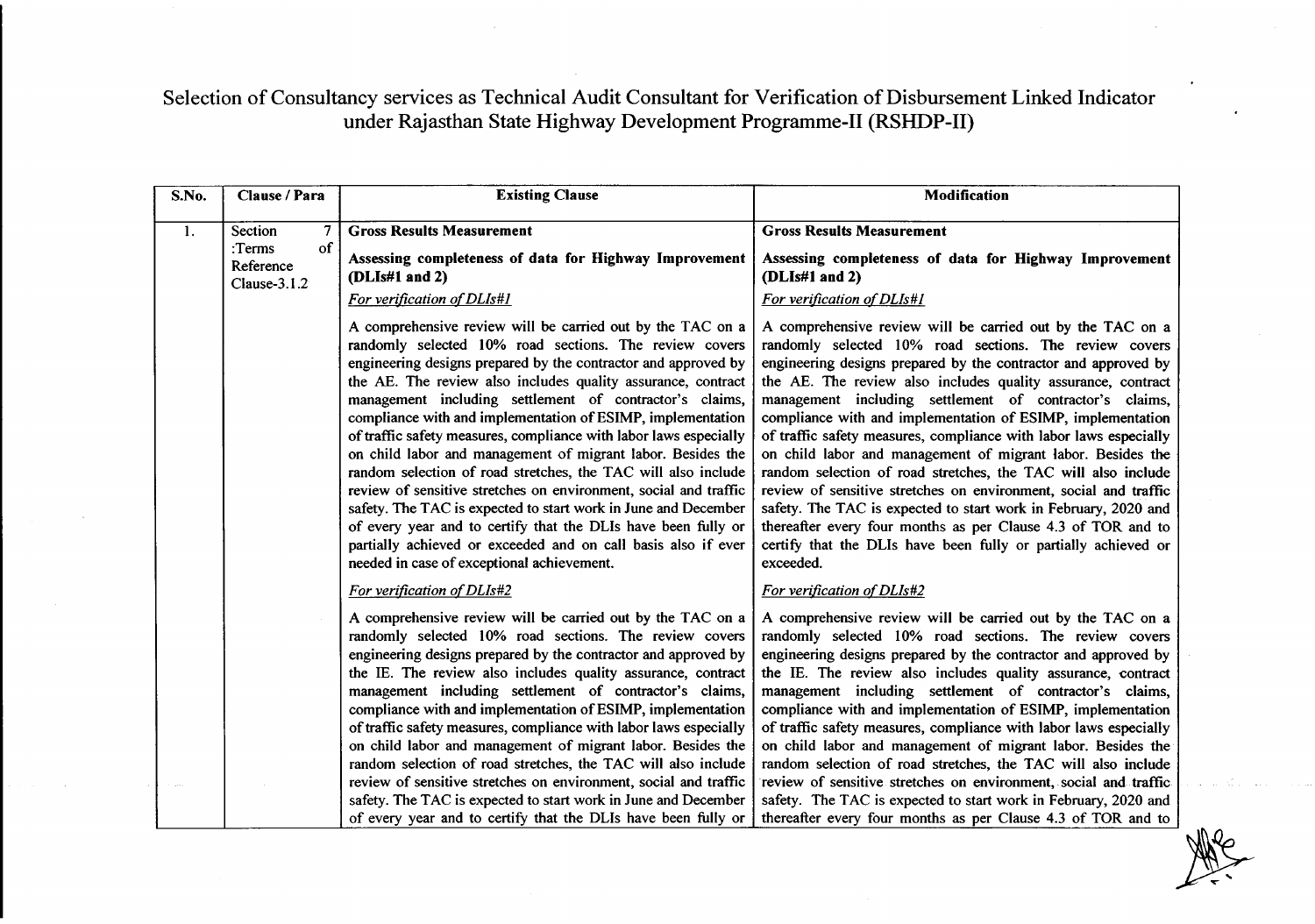|              |              | partially achieved or exceeded, and on call basis also if ever<br>needed in case of exceptional achievement. | certify that the DLIs have been fully or partially achieved or<br>exceeded. |  |
|--------------|--------------|--------------------------------------------------------------------------------------------------------------|-----------------------------------------------------------------------------|--|
| $\mathbf{2}$ | New Cl. 3.3  |                                                                                                              | Training sessions:                                                          |  |
|              | of Section 7 |                                                                                                              | (1) The Consultant has to provide one day classroom                         |  |
|              | Terms of     |                                                                                                              | training for 30-35 participants on Project                                  |  |
|              | Reference    |                                                                                                              | management, performance & target achievements.                              |  |
|              |              |                                                                                                              | This training will be provided by Team Leader and                           |  |
|              |              |                                                                                                              | other Key experts.                                                          |  |
|              |              |                                                                                                              | (2) The training will be provided three times in                            |  |
|              |              |                                                                                                              | consultancy period i.e. start of the assignment, at                         |  |
|              |              |                                                                                                              | midterm & towards the end of the services.                                  |  |
|              |              |                                                                                                              | (3) The consultant will submit the training report with                     |  |
|              |              |                                                                                                              | weakness and strengths of officials identified                              |  |
|              |              |                                                                                                              | during these training sessions and the                                      |  |
|              |              |                                                                                                              | recommendations and suggestions from                                        |  |
|              |              |                                                                                                              | participants shall be used for improving the training                       |  |
|              |              |                                                                                                              | method.                                                                     |  |
|              |              |                                                                                                              | (4) All expenditure regarding venue, Training material,                     |  |
|              |              |                                                                                                              | Trainer/Faculty & refreshments/lunch will be borne                          |  |
|              |              |                                                                                                              | by the consultant.                                                          |  |
|              |              |                                                                                                              | (5) The venue of training shall be arranged and                             |  |
|              |              |                                                                                                              | finalized by the Consultant in consultation with                            |  |
|              |              |                                                                                                              | ACE (PPP), PWD Rajasthan Jaipur.                                            |  |

 $\mathcal{L}$ 

 $\sim 10^6$ 

 $\sim$ 

 $\Delta\sim 100$ 

 $\sim$ 

A<br>K Singh) Additional Chief Engineer (PPP) PWD Rajasthan, Jaipur

 $\sim$ 

 $\frac{1}{2}$  ,  $\frac{1}{2}$  ,  $\frac{1}{2}$  ,  $\frac{1}{2}$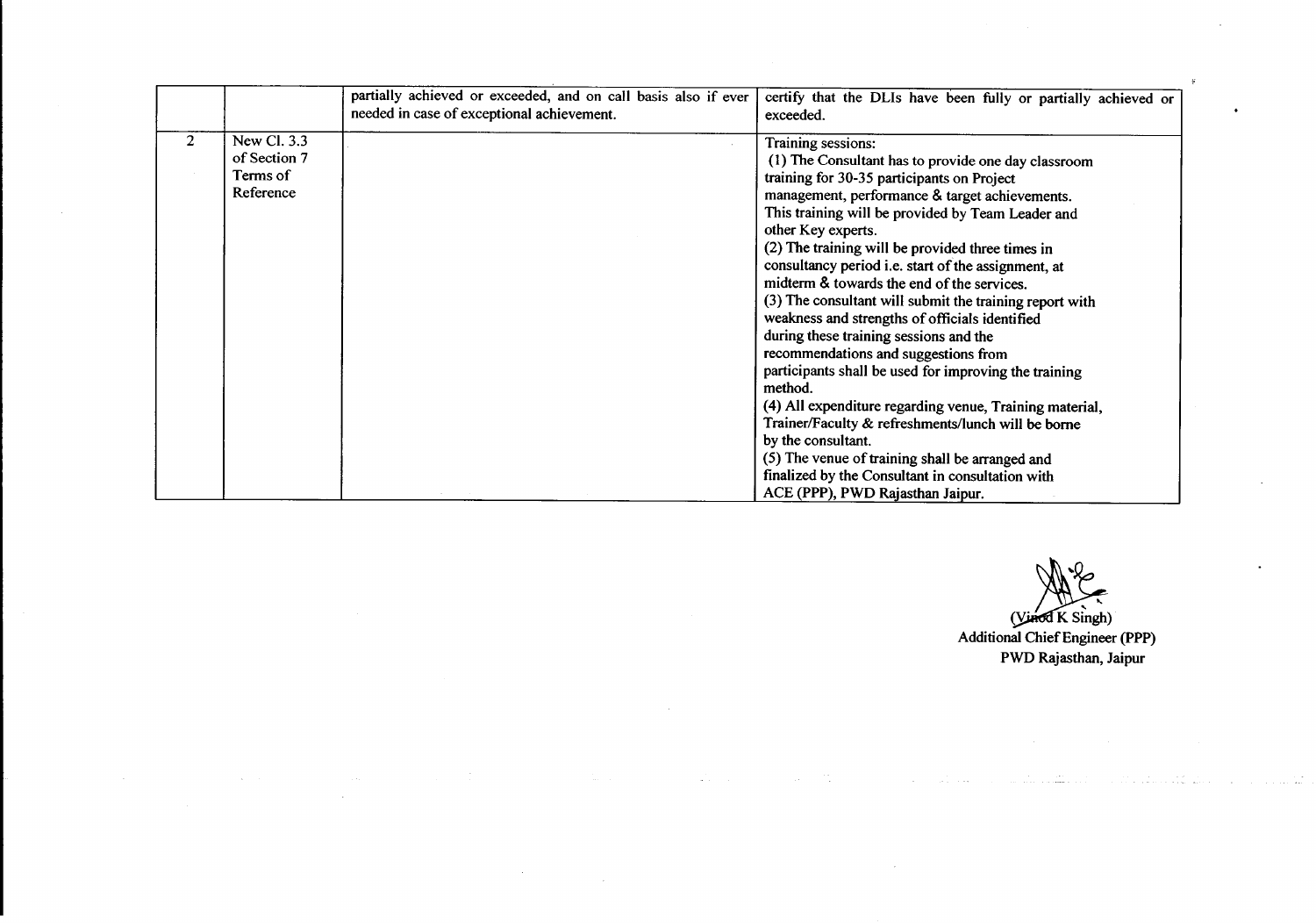## Minutes of Pre Proposal Queries for Selection of Consultancy services as Technical Audit Consultant for Verification of Disbursement Linked Indicator under Rajasthan State Highway Development Programme-II (RSHDP-II)

Reply to the written queries received is as under.-.

| Sr. | Relevant clause of                                                                                                                                                                                                  | <b>Gist of Query</b>                                                                                                                                                                                                                                                                                                                                                                                                                                                                                                                                                                                                                                                                      | <b>Clients Response</b>                                                                                                                                                                                                                                                                                                                                                          | Reference to |  |
|-----|---------------------------------------------------------------------------------------------------------------------------------------------------------------------------------------------------------------------|-------------------------------------------------------------------------------------------------------------------------------------------------------------------------------------------------------------------------------------------------------------------------------------------------------------------------------------------------------------------------------------------------------------------------------------------------------------------------------------------------------------------------------------------------------------------------------------------------------------------------------------------------------------------------------------------|----------------------------------------------------------------------------------------------------------------------------------------------------------------------------------------------------------------------------------------------------------------------------------------------------------------------------------------------------------------------------------|--------------|--|
| No. | <b>RFP</b> document                                                                                                                                                                                                 |                                                                                                                                                                                                                                                                                                                                                                                                                                                                                                                                                                                                                                                                                           |                                                                                                                                                                                                                                                                                                                                                                                  | addendum     |  |
|     | Page 50, Tech-6, Team<br>Composition,<br>Assignment, and Key<br><b>Experts' Inputs</b>                                                                                                                              | In the Tech 6 the inputs are asked in Man months, however as per the<br>Form Fin 3 the time input and remuneration are asked in Person<br>Days. Further as per the excel based BoQ available on e-procumbent<br>website the unit is mentioned as Man-Months.<br>Please clarify which unit to be followed. In case unit to be followed<br>is in Man- Months, please confirm the no of days to be considered<br>for a Month (Whether it would be 22 days as mentioned in tech-6)<br>Please note that the total deployment mentioned for the project is in<br>Man-days.                                                                                                                      | Input of key persons should be taken as<br>Person-days as also mentioned in TOR<br>and in format Fin-3.                                                                                                                                                                                                                                                                          |              |  |
|     | 55:<br>Pg<br>$FIN-3$<br>Breakdown<br>of<br>Remuneration including<br>Appendix A "Financial"<br>Negotiations-<br><b>Breakdown</b><br><b>of</b><br>Remuneration Rates in<br>the<br>of<br>case<br><b>QBS</b><br>method | As the above-mentioned RFP includes evaluation of the proposal<br>based on QCBS only (Point 27.1 of Data Sheet).<br>Please confirm whether the details and formats requested in<br>Appendix A as mentioned on page 63 to 67 are to be provided along<br>with the Fin-3 in the Financial Proposal which as per the referred<br>clause has to be submitted only in case of QBS method.<br>If the information requested in Appendix A is to be provided, please<br>confirm the mode of submission for the same as there is no excel<br>based BoQ available on E-Procurement website. Does we have to<br>upload signed PDF for the same on the E-Procurement Website and<br>under which link. | Section 4<br>$\lim_{x \to 0}$ 3<br>Breakdown of<br>Remuneration, including Appendix A<br>"Financial Negotiations - Breakdown<br>of Remuneration Rates" in the case of<br>QBS method.<br>As this RFP evaluation is based on<br>QCBS, no separate PDF sheet is to be<br>uploaded. But, the same can be<br>discussed and get submitted at the time<br>of negotiations, if required. |              |  |
| 3   | Page $78$ :<br>Point 4.2<br><b>Result Reports</b>                                                                                                                                                                   | However, PMU mandates to receive one of these services<br>comprising cumulative information of the whole fiscal year and<br>further update quarterly in the line with IFUR filling between 2020<br>and 2025, which will be called Annual Results Reports, whereas<br>other reports shall be called intermittent Results Reports<br>Please clarify about what is IFUR and is there any responsibility of                                                                                                                                                                                                                                                                                   | <b>IFUR</b><br>Financial<br>Internal<br>means<br>Unaudited Report. There is no specific<br>responsibility of TAC except its<br>deliverables/reports should be updated<br>quarterly in line with IFUR during<br>service period.                                                                                                                                                   |              |  |

 $\ddot{\phantom{0}}$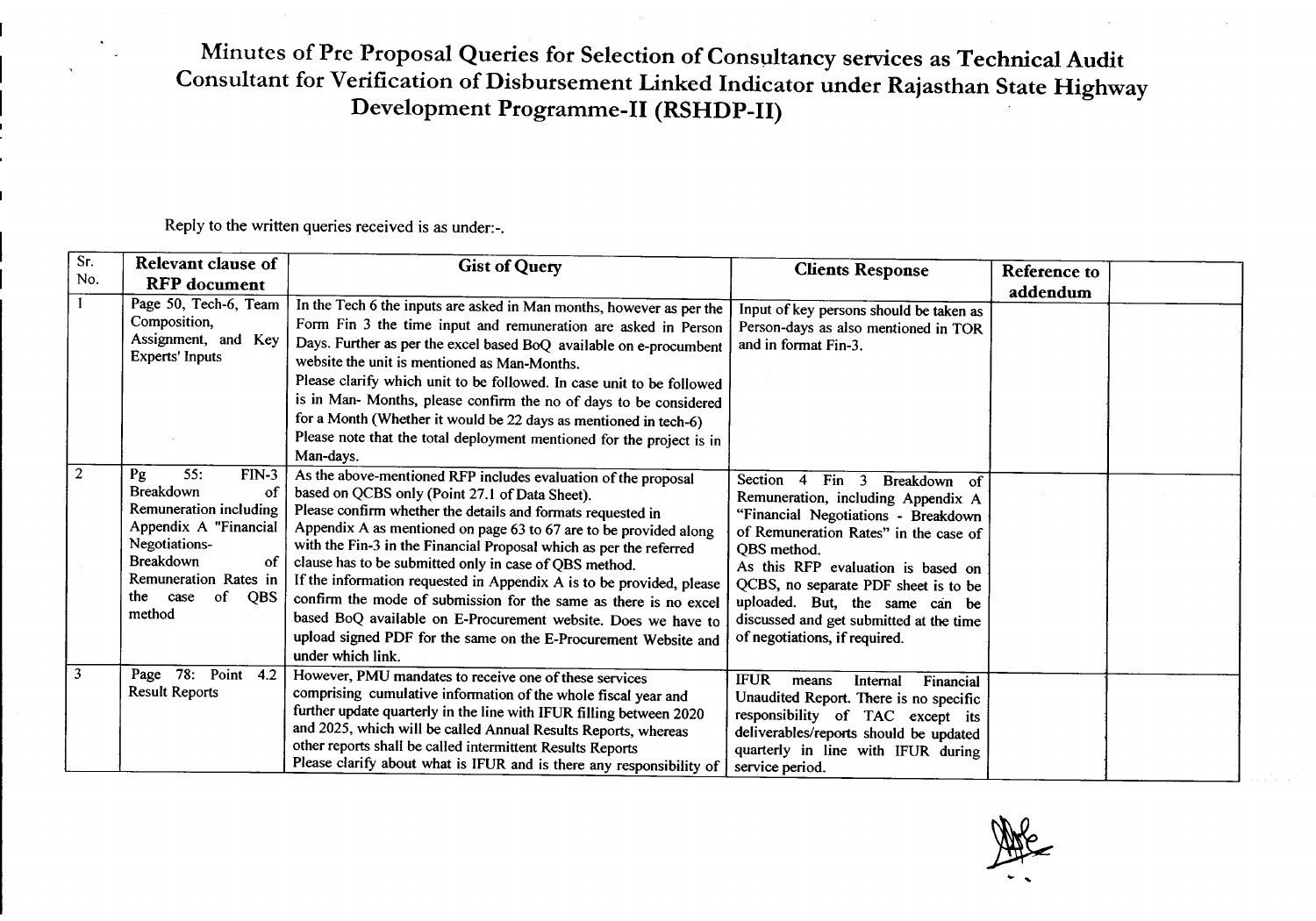### Minutes of Pre Proposal Queries for Selection of Consultancy services as Technical Audit Consultant for Verification of Disbursement Linked Indicator under Rajasthan State Highway Development Programme-II (RSHDP-II)

|                | <b>Relevant clause of</b>                                   | <b>Gist of Query</b>                                                                                                                                                                                                                                                                                                                                                                                                                                                                                       | <b>Clients Response</b>                                                                                                                                                                                                                                    | Reference to |  |
|----------------|-------------------------------------------------------------|------------------------------------------------------------------------------------------------------------------------------------------------------------------------------------------------------------------------------------------------------------------------------------------------------------------------------------------------------------------------------------------------------------------------------------------------------------------------------------------------------------|------------------------------------------------------------------------------------------------------------------------------------------------------------------------------------------------------------------------------------------------------------|--------------|--|
|                | <b>RFP</b> document                                         |                                                                                                                                                                                                                                                                                                                                                                                                                                                                                                            |                                                                                                                                                                                                                                                            | addendum     |  |
|                |                                                             |                                                                                                                                                                                                                                                                                                                                                                                                                                                                                                            |                                                                                                                                                                                                                                                            |              |  |
|                |                                                             | TAC in regard to IFUR                                                                                                                                                                                                                                                                                                                                                                                                                                                                                      |                                                                                                                                                                                                                                                            |              |  |
| 4              | Page 78 : Point 4.2<br><b>Result Reports</b>                | The Technical Audit Consultant may also be required to attend<br>program briefings or other meetings throughout year in order year in<br>order to stay up-to-date on implementation progress or unforeseen<br>challenges<br>Please provide the nos. of such program briefings to be conducted in<br>every year                                                                                                                                                                                             | Exact number of program briefings<br>can't be provided in a year, it may vary<br>as per requirement, but there may be<br>around 3 to 4 program briefings in a<br>year.                                                                                     |              |  |
| 5              | <b>Additional Point</b>                                     | Please provide the details of project/roads which are included in<br>scope of ToR for calculation of travel cost.                                                                                                                                                                                                                                                                                                                                                                                          | Project<br>Road<br>List<br>attached<br>as<br>Annexure-I                                                                                                                                                                                                    |              |  |
| 6              | Additional point                                            | Please clarify on the numbers of training, target groups, batch size,<br>duration and frequency of such training programs.<br>Please also clarify the whether the cost would be born by consultant<br>or reimbursed                                                                                                                                                                                                                                                                                        | Please<br>refer<br>Addendum<br>no.1<br>(Attached).                                                                                                                                                                                                         | Sr. No. 2    |  |
| $\overline{7}$ | Additional points BoQ                                       | In the Fin Form 3 in the excel based BoQ, there is four position<br>mentioned for Non - Key experts. Please confirm whether all the<br>Position of Non-Key experts is compulsory or not.                                                                                                                                                                                                                                                                                                                   | The consultant can decide the no. of<br>Non- key experts according to their<br>approach and methodology.                                                                                                                                                   |              |  |
| 8              | Additional point:<br>Submission of Fin form<br>2,3 & 4      | As per the E-Procurement website the fin 2,3 and 4 are to be<br>uploaded on macro enabled excel BoQ files.<br>Please confirm whether the signed copy of the above forms is also to<br>be updated on Procurement website, if yes under which link.                                                                                                                                                                                                                                                          | Fin $2,3$ and $\overline{4}$ are to be uploaded on<br>macro enabled excel BoQ files and no<br>other signed copy of above forms need<br>to be uploaded.                                                                                                     |              |  |
| 9.             | Additional point-<br>Technical Support for<br>E-Procurement | As per the E-Procurement website the Fin 2,3 and 4 are to be<br>uploaded on macro enabled excel BoQ files. Request to please share<br>the contact details of the person to whom we connect in case of any<br>technical issued faced.<br>The date of starting the submission of Bid is from 9th Jan 2020 and<br>we are not be able to check the complete process currently.<br>Therefore, request for a contact details of IT/help desk cell in case on<br>any technical issued faced in uploading of data. | For any technical related queries please<br>call at 24 x 7 e- procurement Help Desk<br><b>Number</b><br>0120-4001002<br>0120-4200462<br>0120-4001 005<br>0120-6277 787<br>Local Helpdesk Number 0141-4022688<br>Email<br>eproc[at]rajasthan[dot]gov[dot]in |              |  |

مبر<br>,<br>,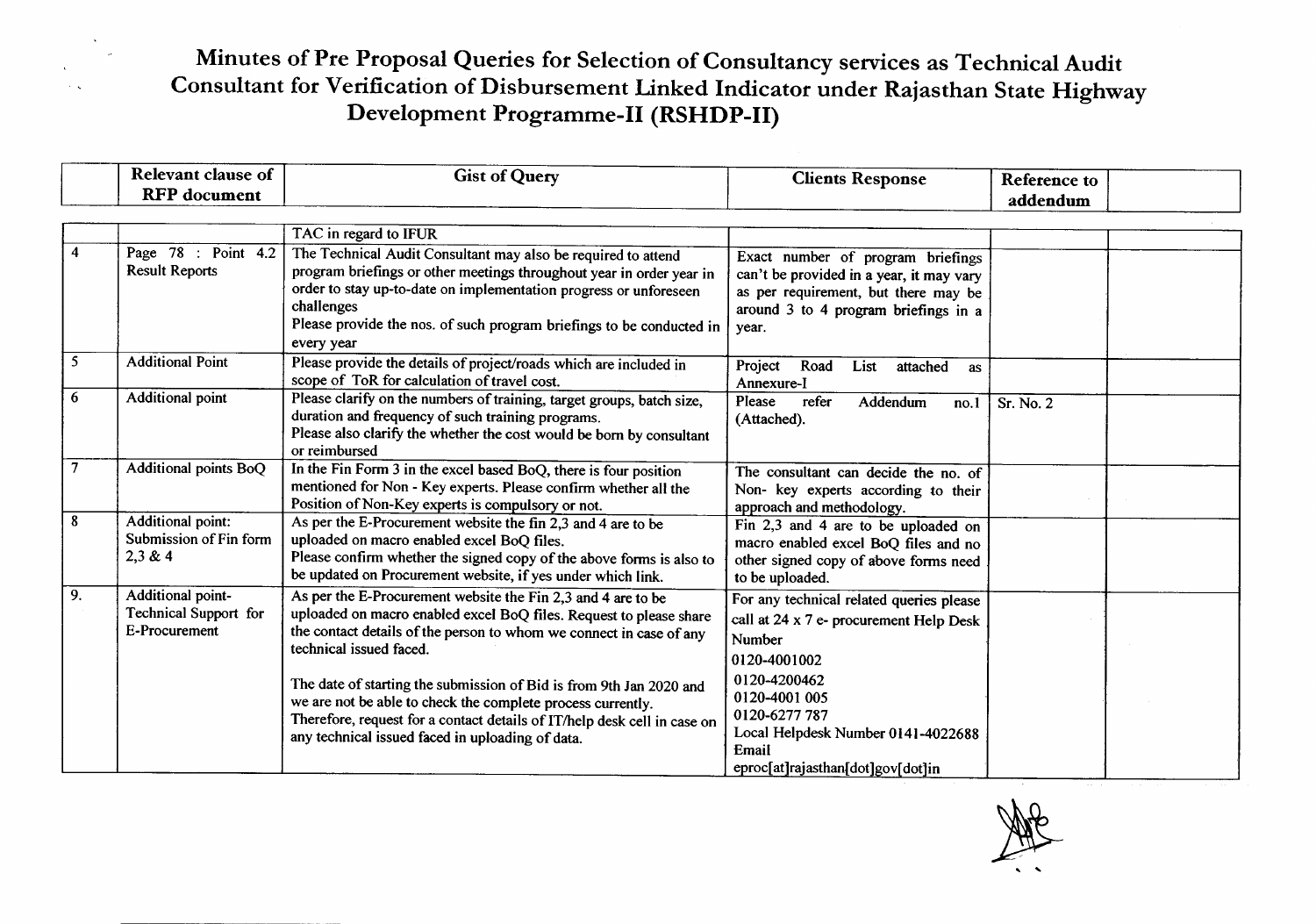### Minutes of Pre Proposal Queries for Selection of Consultancy services as Technical Audit Consultant for Verification of Disbursement linked Indicator under Rajasthan State Highway Development Programme-II **(RSHDP-II)**

|     | <b>Relevant clause of</b>                                                           | <b>Gist of Query</b>                                                                                                                                                                                                                                                                                                                                                                                                                                                                                                                                                                                                                                                                                                                                                                                                                                                                                                                                                                                                                                                                                                                                                                      | <b>Clients Response</b>                                                                                                                                                                           | Reference to |  |
|-----|-------------------------------------------------------------------------------------|-------------------------------------------------------------------------------------------------------------------------------------------------------------------------------------------------------------------------------------------------------------------------------------------------------------------------------------------------------------------------------------------------------------------------------------------------------------------------------------------------------------------------------------------------------------------------------------------------------------------------------------------------------------------------------------------------------------------------------------------------------------------------------------------------------------------------------------------------------------------------------------------------------------------------------------------------------------------------------------------------------------------------------------------------------------------------------------------------------------------------------------------------------------------------------------------|---------------------------------------------------------------------------------------------------------------------------------------------------------------------------------------------------|--------------|--|
|     | <b>RFP</b> document                                                                 |                                                                                                                                                                                                                                                                                                                                                                                                                                                                                                                                                                                                                                                                                                                                                                                                                                                                                                                                                                                                                                                                                                                                                                                           |                                                                                                                                                                                                   | addendum     |  |
|     |                                                                                     |                                                                                                                                                                                                                                                                                                                                                                                                                                                                                                                                                                                                                                                                                                                                                                                                                                                                                                                                                                                                                                                                                                                                                                                           |                                                                                                                                                                                                   |              |  |
|     |                                                                                     |                                                                                                                                                                                                                                                                                                                                                                                                                                                                                                                                                                                                                                                                                                                                                                                                                                                                                                                                                                                                                                                                                                                                                                                           | And<br>ACE (PPP) PWD Jaipur office:-<br>Sh. Ajay Aeron (Executive Engineer)<br>+91-9414045959                                                                                                     |              |  |
| 10. | Page 120, Clause 12<br>and page 122 Clause<br>19,<br><b>Termination of Contract</b> | Please add the following<br>Consultant may terminate this Agreement or any particular services<br>immediately upon written notice to the Client if consultant<br>reasonably determine that Consultant can no longer provide the<br>services in accordance with applicable law or professional<br>obligations.                                                                                                                                                                                                                                                                                                                                                                                                                                                                                                                                                                                                                                                                                                                                                                                                                                                                             | As per RFP.                                                                                                                                                                                       |              |  |
| 11. | Page 125 : Conflict of<br>Interest                                                  | Currently, Ernst & Young LLP is doing couple of other projects with<br>PWD as a "Transaction Adviser" though the scope of the project and<br>task performed do not have any conflict with the current assignment<br>scope Hence, we would like to seek confirmation if you think there<br>will be any conflict.                                                                                                                                                                                                                                                                                                                                                                                                                                                                                                                                                                                                                                                                                                                                                                                                                                                                           | Ernst & Young LLP is doing work of<br>Transaction Adviser for Road works<br>identified and taken up under Swiss<br>Challenge method only, which is not in<br>conflict with this consultancy work. |              |  |
| 12. | Page 126, Clause 22,<br>Obligations of the<br>Consultant<br>Confidentiality         | Request you to kindly add the following in the end of the Clause:<br>Except as otherwise permitted by this Agreement, neither of the<br>parties may disclose to third parties the contents of this Agreement,<br>neither of the parties may disclose to third parties the contents of this<br>Agreement or any information provided by or on behalf of the other<br>that ought reasonably to be treated as confidential and/or proprietary.<br>Parties may however disclose such confidential information to the<br>extent that it: (a( is or become Public other than through a breach of<br>this Agreement (b) is subsequently received by their receiving party<br>from a third party who, to the receiving party's knowledge owes no<br>obligation of confidentiality to the disclosing party with respect to<br>that information, (c) was known to the receiving party at the time of<br>disclosure or is thereafter created independently, (d) is disclosed as<br>necessary to enforce the receiving party rights under this Agreement<br>or (e) must be disclosed under applicable law, legal process or<br>professional regulation. These obligations shall be valid for a period | As per RFP.                                                                                                                                                                                       |              |  |

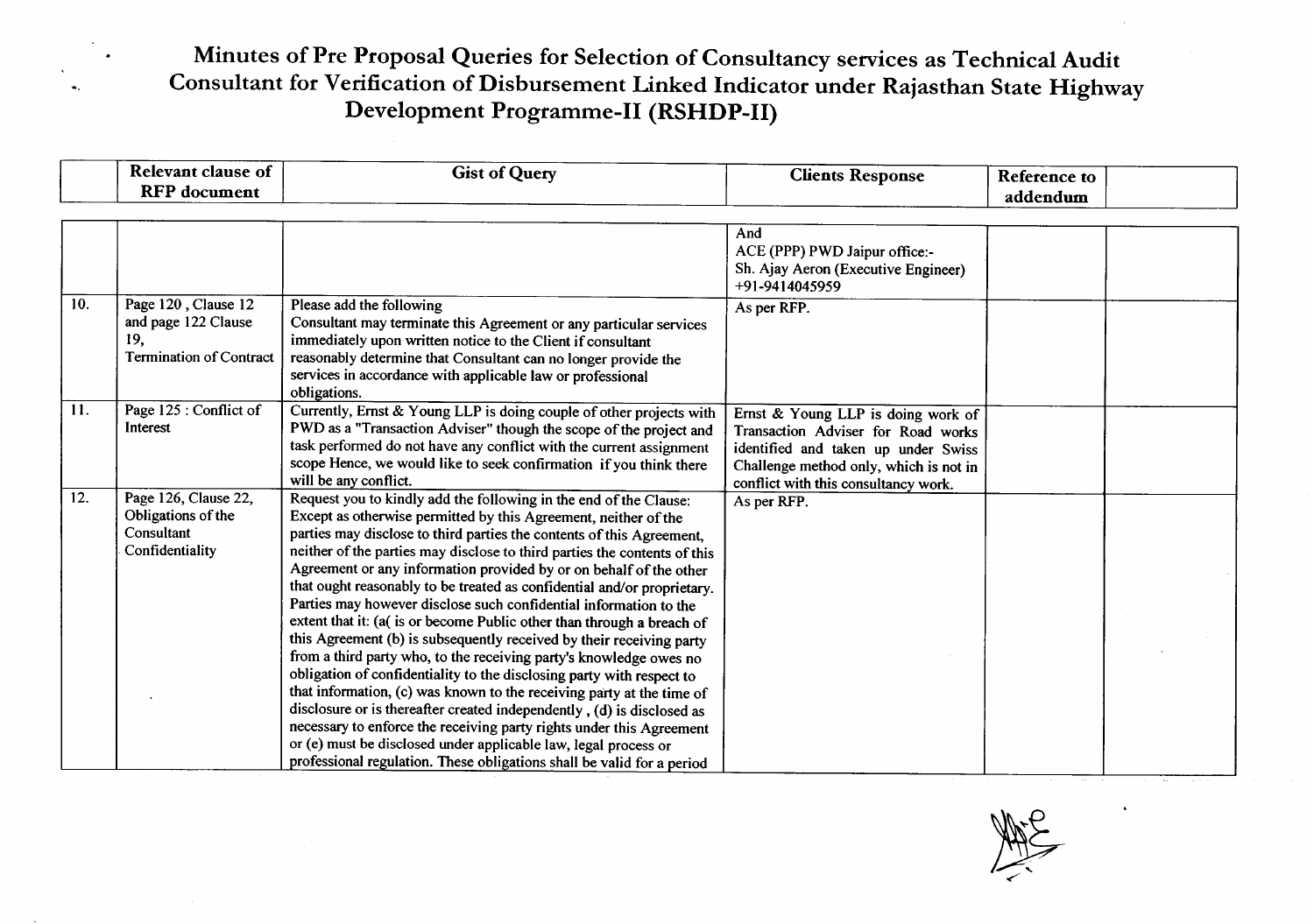## ... Minutes of Pre Proposal Queries for Selection of Consultancy services as Technical Audit Consultant for Verification of Disbursement Linked Indicator under Rajasthan State Highway Development Programme-II **(RSHDP-II)**

|     | <b>Relevant clause of</b>      | <b>Gist of Query</b>                                                                                                                   | <b>Clients Response</b>             | Reference to |  |
|-----|--------------------------------|----------------------------------------------------------------------------------------------------------------------------------------|-------------------------------------|--------------|--|
|     | <b>RFP</b> document            |                                                                                                                                        |                                     | addendum     |  |
|     |                                |                                                                                                                                        |                                     |              |  |
|     |                                | of 3 years from the date of termination of this Agreement.                                                                             |                                     |              |  |
| 13. | Page 126, Clause 25,           | Request you to kindly add the following in the end of the clause                                                                       | As per RFP.                         |              |  |
|     | <b>Inspection and Auditing</b> | The audit conducted shall be restricted to the physical files of this                                                                  |                                     |              |  |
|     |                                | Agreement only and shall be subject to client agreeing to maintain                                                                     |                                     |              |  |
|     |                                | confidentiality of these documents. If any third parties are employed                                                                  |                                     |              |  |
|     |                                | by the Client to conduct audit then the Client shall ensure that such                                                                  |                                     |              |  |
|     |                                | third parties are not be a competitor of the consultant and shall agree                                                                |                                     |              |  |
|     |                                | to confidential obligations with the consultant. Further the right to                                                                  |                                     |              |  |
|     |                                | audit shall be available to the Client during the period of this                                                                       |                                     |              |  |
|     |                                | Agreement alone.                                                                                                                       |                                     |              |  |
| 14  | page 127 Clause 25,            | Request you to kindly add the following in the end of the clause:                                                                      | As per RFP.                         |              |  |
|     | Proprietary Rights of          | Consultant may use data. software, designs, utilities, tools, models,                                                                  |                                     |              |  |
|     | the Client in reports and      | systems and other methodologies and know-how ("Materials") that                                                                        |                                     |              |  |
|     | Records                        | Consultant own in performing the services. Notwithstanding the<br>delivery of any Reports, Consultant retain all intellectual property |                                     |              |  |
|     |                                | rights in the Materials (including any improvements or knowledge                                                                       |                                     |              |  |
|     |                                | developed while performing the Services),                                                                                              |                                     |              |  |
|     |                                | and in any working papers that consultant compile and retain in                                                                        |                                     |              |  |
|     |                                | connection with the services (but not Client information reflected in                                                                  |                                     |              |  |
|     |                                | them). Upon payment for the Services, Client may use any Materials                                                                     |                                     |              |  |
|     |                                | included in the Reports, as well as the Reports themselves as                                                                          |                                     |              |  |
|     |                                | permitted by this Agreement.                                                                                                           |                                     |              |  |
| 15. | page 137 Clause 23             | Request you to kindly add the following in the end of the clause:                                                                      | As per RFP.                         |              |  |
|     | <b>Limitation of Liability</b> | The Client (and any others for whom Services are provided) shall not                                                                   |                                     |              |  |
|     |                                | recover from consultant, in contract or tort, including                                                                                |                                     |              |  |
|     |                                | indemnification obligations under this contract under statute or                                                                       |                                     |              |  |
|     |                                | otherwise, aggregate damages in excess of the fees actually paid for                                                                   |                                     |              |  |
|     |                                | the Services that directly Caused the loss in connection with claims                                                                   |                                     |              |  |
|     |                                | arising out of this Agreement or otherwise relating to the Services.                                                                   |                                     |              |  |
| 16. | Para 4.2 "Result reports       | Under para 4.2 "Result reports of TOR, it is mentioned that                                                                            | refer<br>Addendum<br>Please<br>no.1 | Sr. No. 1    |  |
|     | of TOR                         | Technical Audi Consultant will provide services under this                                                                             | (Attached).                         |              |  |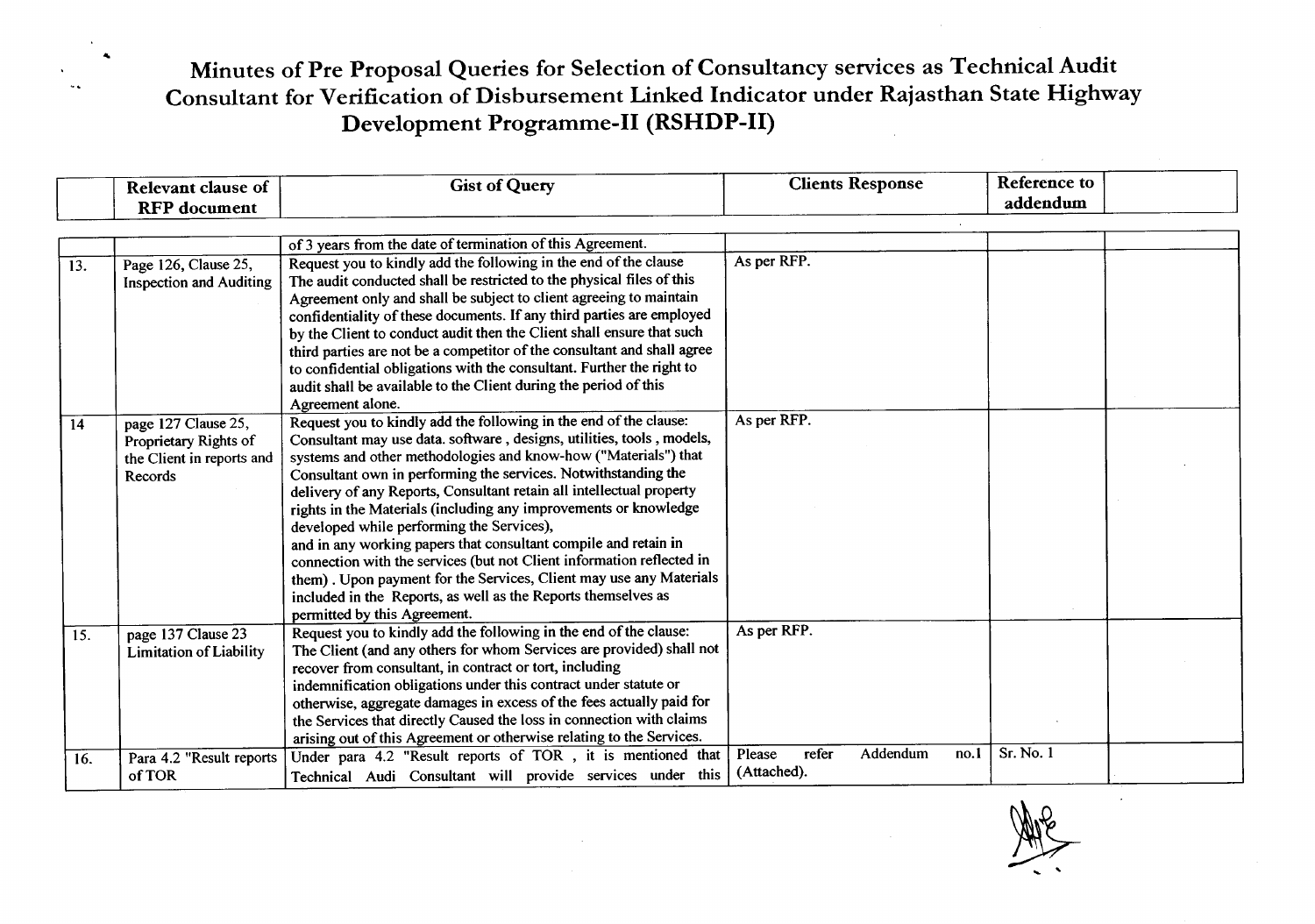#### Minutes of Pre Proposal Queries for Selection of Consultancy services as Technical Audit Consultant for Verification of Disbursement Linked Indicator under Rajasthan State Highway Development Programme-II (RSHDP-II)

|     | <b>Relevant clause of</b>                     | <b>Gist of Query</b>                                                                                                                                                                                                                                                                                                                                                                                                                         | <b>Clients Response</b>                                                                                                                                                                                                                                                  | <b>Reference to</b> |  |
|-----|-----------------------------------------------|----------------------------------------------------------------------------------------------------------------------------------------------------------------------------------------------------------------------------------------------------------------------------------------------------------------------------------------------------------------------------------------------------------------------------------------------|--------------------------------------------------------------------------------------------------------------------------------------------------------------------------------------------------------------------------------------------------------------------------|---------------------|--|
|     | <b>RFP</b> document                           |                                                                                                                                                                                                                                                                                                                                                                                                                                              |                                                                                                                                                                                                                                                                          | addendum            |  |
| 17. | <b>Additional Point</b>                       | assignment every 4 Four months for result verification, whereas<br>under para 3.1.2, TAC is expected to start work in June and<br>December of every year. Please clarify/elaborate on this point.<br>Whether 765 Kms of roads under rehabilitation includes Sensitive<br>roads. If yes, what is their total length and what percentage of                                                                                                    | Detail's of roads is as per Annexure-I,<br>which is self explanatory.                                                                                                                                                                                                    |                     |  |
| 18. | S.N.21.1 in Data Sheet                        | Sensitive Road will be subject to audit?<br>As per the information is given S.N.21.1 in Data Sheet, two experts<br>required for each position Contract Specialist<br>( K-<br>are<br>Specialist $(K-3)$ , and Data<br>Analyst (K-<br>2), Safeguard<br>4) respectively whereas as per the information given on page 79, only<br>one expert is required for each of above position. Please clarify.                                             | Two experts are required for each<br>position of Contract Specialist (K-<br>2), Safeguard<br>Specialist<br>$(K-3)$ ,<br>and Data Analyst (K-4) respectively, as<br>per RFP section 7, TOR Clause 7 table<br>"Technical Audit Consultant's team<br>and Indicative Inputs" |                     |  |
| 19. | S.No.16.1<br>$\sigma$<br>Data<br><b>Sheet</b> | As per the information given at S.No.16.1 of Data Sheet, cost of<br>travel will be payable by the most appropriate means of transport and<br>the most direct practicable route; from site to PWD HQ for Key<br>Experts (by Train 2AC/Deluxe-AC Bus). However, we understand<br>from RFP that it is "Lump Sum " Contract and the service provider<br>has not to submit tickets etc for traveling Hence please elaborate<br>point in question. | Yes, the contract is "Lump-Sum" basis<br>and payment will be made accordingly<br>as per TOR Clause 6 table "Indicative<br>Payment Structure." The consultant<br>should submit Financial proposal as per<br>RFP.                                                          |                     |  |
| 20. | <b>Additional Point</b>                       | Whether Annual inputs for Key Experts are exclusive of Support<br>Staff person-days.                                                                                                                                                                                                                                                                                                                                                         | As per RFP                                                                                                                                                                                                                                                               |                     |  |
| 21. | <b>Additional Point</b>                       | Please refer financial encrypted file FIN-2 Summary of Costs: Total<br>Amount in figures and Total amount in words are not matching in the<br>last column "text". Please correct and share the correct financial<br>encrypted file.                                                                                                                                                                                                          | $FIN-2$<br>Financial<br>file<br>encrypted<br>Summary of Costs: Total Amount in<br>figures will be considered final.                                                                                                                                                      |                     |  |

*...* JB*<sup>~</sup> \_, ...~ZZ)* (Vinger K Singh) 0) 20

PWD Rajasthan, Jaipur